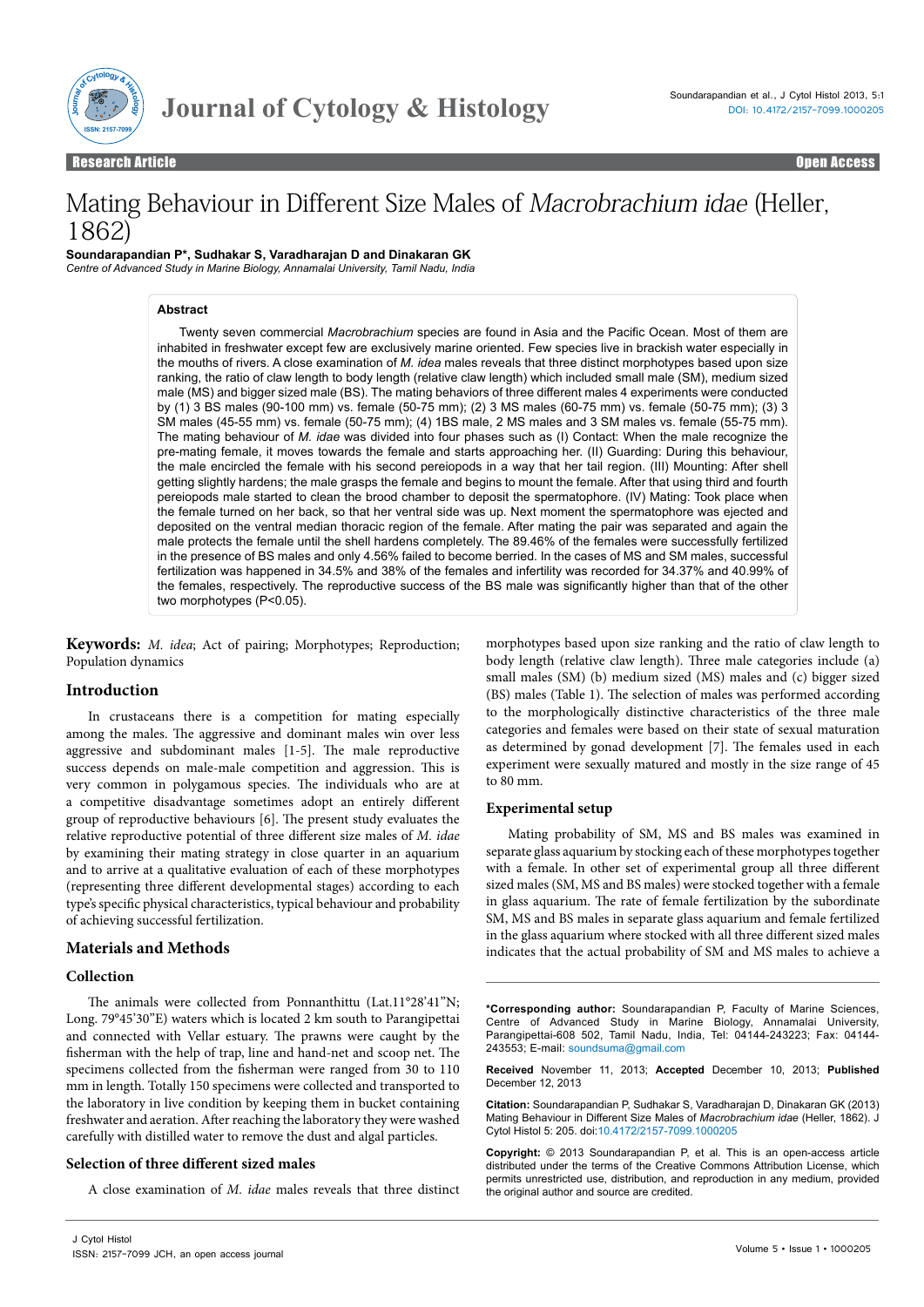Page 2 of 6

| S. No   | Category                  | <b>BS</b> male                   | <b>MS</b> male                   | <b>SM</b> male                           |
|---------|---------------------------|----------------------------------|----------------------------------|------------------------------------------|
|         | Body size                 | Large                            | Medium                           | Small                                    |
| ີ       | Relative claw length (cm) | $16-17.5$                        | $11.5 - 13$                      | $4-5$                                    |
| ◠<br>J. | Mobility                  | Mainly resting and self-grooming | Mainly resting and self-grooming | Mainly exploring                         |
|         | Agonistic competition     | Aggressive and dominant          | Aggressive and subdominant       | submissive                               |
| 5       | Courtship                 | Protecting and grooming          | Never observed courting          | Never observed courting                  |
| 6       | Copulatory attempts       | Must turn over                   | Must turn over                   | Sneaking while turning itself underneath |

**Table 1:** Qualitative comparison of physical and behavioral characteristics of the three male morphotypes of M. idea.

successful copulation in a situation more similar to that prevailing in nature where BS males are guarding and protecting receptive females.

The following stocking combinations were tried in the present study.

- 1. 3 BS males (90-100 mm) vs. female (50-75 mm).
- 2. 3 MS males (60-75 mm) vs. female (50-75 mm).
- 3. 3 SM males (45-55 mm) vs. female (50-75 mm).
- 4. 1BS male 2 MS males and 3 SM males vs. female (50-75 mm).

One glass aquarium (for a close observation) and two fiber glass tanks were kept for each stocking combinations. Whenever a male went through a morphotypic transformation, died, or suffered from physical injury (such as lost of claws while moulting or fighting), that was replaced by another male of a similar morphotype. Altogether, all males in each aquarium were replaced 3-4 times due to injuries within the entire observation period. In addition to the males, a female with ripe gonads was present at any given time in each aquarium. Whenever a female became berried, it was replaced by an equivalent female, and was transferred into a separate aquarium to observe the embryonic development. When a receptive female in an observation aquarium either did not became berried, or lost all eggs within 48 hours from the pre-mating moult, it was replaced by another female and failure of fertilization was recorded.

## **Experimental conditions**

Observations were carried out in glass aquarium (58  $\times$  58  $\times$  37 cm) equipped with aerators to satisfy the need of dissolved oxygen (5 ppm) and also temperature control devices to maintain optimum temperature (27-28°C) throughout the experiment. In each aquarium six or seven plastic pipes was placed (3 cm in diameter and 5-15 cm long) which served as shelters for newly moulted individuals. All experimental animals were fed daily with chopped fish and clam meat. Uneaten feed was removed daily from each aquarium and fiber glass tanks by siphoning. Glass aquarium was checked daily for moults, male morphotypic transformations and berried females. Berried females were kept isolated in fiber glass tanks ( $45 \times 30 \times 37$  cm) which also equipped with aerators and temperature control devices to maintain conducive environment.

#### **Observations and measurements**

Behavioural observations were carried out especially when a female entered into pre-mating moult. Special attention was given to the relative position of each individual in the aquarium to the male-female interactions (protecting and mating) and to the typical male-male interactions (agonistic behavior). Whenever a female was removed, some 48 hours after a pre-mating moult, its physical state was recorded, i.e., lost appendages, broken antennae and other signs of physical injury. Embryonic development was observed two weeks later by a microscopical examination of eggs sampled from the females

abdomen and served as the ultimate proof of successful fertilization. The percentages of successful fertilizations, failures to fertilize, female mortalities due to physical injuries made by males soon after premating moult and other female mortalities unrelated to interactions with males were calculated.

## **Results**

#### **General mating behaviour**

The mating behaviour of *M. idae* was divided into four phases in general as given below.

#### **Contact**

When the male recognizing the pre-mating female, it moved towards the female and started approaches her with his shoulders perked up. With his first antenna stretched forward gently grasps her uropod, pleopods etc., with his first pereiopods.

### **Guarding**

After male contacts the newly moulted female, the male guards the female. During this behaviour, the male encircled the female with his second pereiopods in a way that her tail region faces his head region. This was continued for 1.30-3 hours until the shell slightly hardens.

#### **Mounting**

After the shell gets slightly harden, the male grasps the female and begins to mount the female. In the mean time he begins to search for the sternum of the female using the dactylae of his third and fourth pereiopods on which his spermatophore is to be deposited. The male supports female body with his long second and fifth pereiopods throughout mounting and mating. When he was recognizing her sternum near the bases of her last three pairs of pereiopods he began to turn her upside down using his first, third and fourth pereiopods. After that using third and fourth pereiopods male was started to clean the brood chamber.

#### **Mating**

Mating took place when the female was turned on her back, so that her ventral side was up. Immediately after this the male strongly bends backwards with a vigorous beating of pleopods. Pressing down from above, he brought his genital pores very close to the female's ventral thoracic region without touching the sternum. Next moment the spermatophore was ejected and deposited on the ventral median thoracic region of the females. After mating the pair was separated and again the male protects the female until the shell hardens completely.

#### **Experimental setup 1**

In this setup 3 BS males (90-100 mm) were stocked with a matured female. When the males encountered the pre-mating female there was a strong competition between the males for mating. The stronger male started to court the female from other males. Once he was won over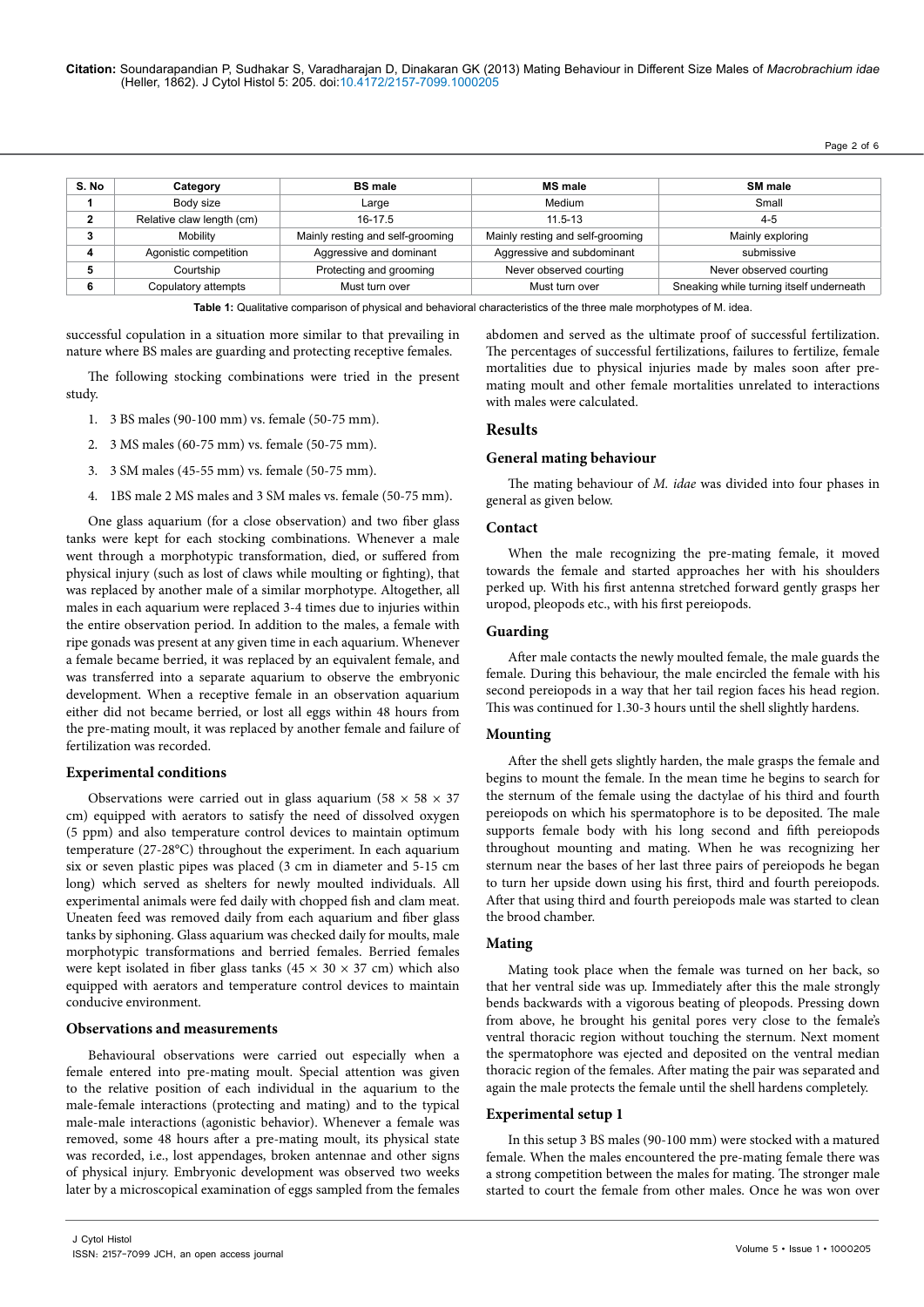than he tried to contact the female and eventually mounted her. After mounting, the male turned over the female and started grooming the female brood chambers to remove the dust and other algal particles from brood chamber before the deposition of the spermatophores.

### **Experimental setup 2**

In this setup 3 medium sized (MS) males (60-75 mm) were stocked with a matured female. When the males met with the pre-mating female there was a fight between the males for mating. At last the male which won the competition was turning over the female and finally went for mating without cleaning the brood chamber and courting was totally absent.

## **Experimental setup 3**

In this experimental setup 3, small sized (SM) males (45-55 mm) were stocked with a matured female. When the males encountered the pre-mating female there was a competition between males. The successful male started attracting by contact and mounting the female, then tried to turn over the female. Since the males are smaller than the female it was very difficult for him to turn the female. So the male tried to mate the female by sneaking while turning it underneath of the female and started mating without cleaning the brood chamber of the female. The small males failed to court the female and occasionally injured by the continuing attempts of the several SM males to approach her at the same time.

#### **Experimental setup 4**

In this setup, 1 BS male, 2 MS and 3 SM males were stocked with a matured female. When the bigger, medium and smaller sized males were approached the pre-mating females for mating, major behavioural differences were visible between BS, MS and SM males. The BS males showed all the characters like courting, mounting and turning the female and subsequently tried to attach its spermatophore. In the BS male's territorial area the MS males were immobile. Although MS males were attracted by the female, they were easily chased away by the dominant BS male. In many instances after one or two agonistic encounters the MS males ignore the mating couple. But when the BS male was absent a series of agonistic encounters among the MS males were resulted in

dominant male trying to capture the female prior to mating. BS male spend most of its time resting and grooming themselves, or actively courting and protecting the receptive female while displaying agonistic behaviour towards all other males. The SM males were highly mobile. They were the first to react to the introduction of food and were strongly attracted to receptive females. They usually avoid physical contact with superior BS and MS males by retreating into the water column whenever closely threatened by the BS and MS males. However, there were always few SM males continuously hovering around the female whether the female was alone or protected by the BS male. Occasionally SM males were attempted to sneak under the female and attached its spermatophore to the female's abdomen. The successful aggressive BS male turned the female and attached their spermatophore.

## **Reproductive potential of the three male morphotypes**

Comparison between the relative frequencies of successful fertilizations by the three male morphotypes was presented in Table 2, experiments 1, 2 and 3 showed that the reproductive advantages of BS male were dominant over MS and SM males. The female was successfully (89.46%) fertilized in the presence of BS males and only 4.56% female was failed to become berried. In the cases of MS and SM males, successful fertilization was 41.69% and 34.66% and the infertility was recorded 34.37% and 40.99% respectively. The reproductive success of the BS male was significantly higher than that of the other two morphotypes (P<0.05) (Table 3).

In addition to high probability of achieving a successful fertilization, BS proved to be better guards of receptive newly moulted females than SM and MS males. Only BS males were observed to protect the females during courtship activity. Moreover, only 3.18% of the females died as a consequence of male aggression whenever BS males were present, whereas females stocked with MS and SM males, had a mortality rate of 18.74% and 19.09% respectively.

## **Reproductive potential of SM and MS males in the presence of a dominant BS male**

In the experiment-4, where SM and MS males were kept together with BS males (Table 2), 70.33% of the females were successfully

| <b>Experiments</b> |                                         | Stocking combinations Successful fertilization (%) |                  | Failure of fertilization (%) Mortality due to inflicted injuries (%) | Natural mortality (%) |
|--------------------|-----------------------------------------|----------------------------------------------------|------------------|----------------------------------------------------------------------|-----------------------|
|                    | 3 BS                                    | $89.46 \pm 1.76$                                   | $4.56 \pm 0.42$  | $3.18 \pm 2.76$                                                      | $2.77 \pm 4.81$       |
|                    | 3 MS                                    | $41.69 \pm 5.06$                                   | $34.37 \pm 2.12$ | $18.74 \pm 4.24$                                                     | $5.18 \pm 1.73$       |
|                    | 3 SM                                    | $34.66 \pm 2.75$                                   | $40.99 \pm 0.86$ | $19.09 \pm 2.18$                                                     | $5.20 \pm 2.44$       |
|                    | 1 BS male, 2 MS males<br>and 3 SM males | $70.33 \pm 5.12$                                   | $17.89 \pm 4.35$ | $7.39 \pm 2.31$                                                      | $4.36 \pm 4.12$       |

Table 2: Reproductive potential of the three male morphotypes when held separately and in combination with female (values are mean of three values ± SE).

| <b>Parameters</b>                   | Source of variation   | SS       | df | <b>MS</b> | F        | P-value  | Sig      |
|-------------------------------------|-----------------------|----------|----|-----------|----------|----------|----------|
|                                     | <b>Between Groups</b> | 5846.169 | 3  | 1948.723  | 124.7414 | 4.68E-07 | P < 0.05 |
| Successful fertilization            | <b>Within Groups</b>  | 124.9768 | 8  | 15.6221   |          |          |          |
|                                     | Total                 | 5971.146 | 11 |           |          |          |          |
|                                     | <b>Between Groups</b> | 2431.406 | 3  | 810.4687  | 132.8111 | 3.66E-07 | P < 0.05 |
| <b>Failure of fertilization</b>     | <b>Within Groups</b>  | 48.81933 | 8  | 6.102417  |          |          |          |
|                                     | Total                 | 2480.226 | 11 |           |          |          |          |
|                                     | <b>Between Groups</b> | 584.4189 | 3  | 194.8063  | 21.78889 | 0.000332 | P < 0.05 |
| Mortality due to inflicted injuries | <b>Within Groups</b>  | 71.525   | 8  | 8.940625  |          |          |          |
|                                     | Total                 | 655.9439 | 11 |           |          |          |          |
|                                     | <b>Between Groups</b> | 11.65053 | 3  | 3.883511  | 0.313206 | 0.815595 | P < 0.05 |
| <b>Natural mortality</b>            | <b>Within Groups</b>  | 99.19387 | 8  | 12.39923  |          |          |          |
|                                     | Total                 | 110.8444 | 11 |           |          |          |          |

Table 3: One-Way ANOVA for the reproductive potential of the three male morphotypes (%) when held separately and in combination with females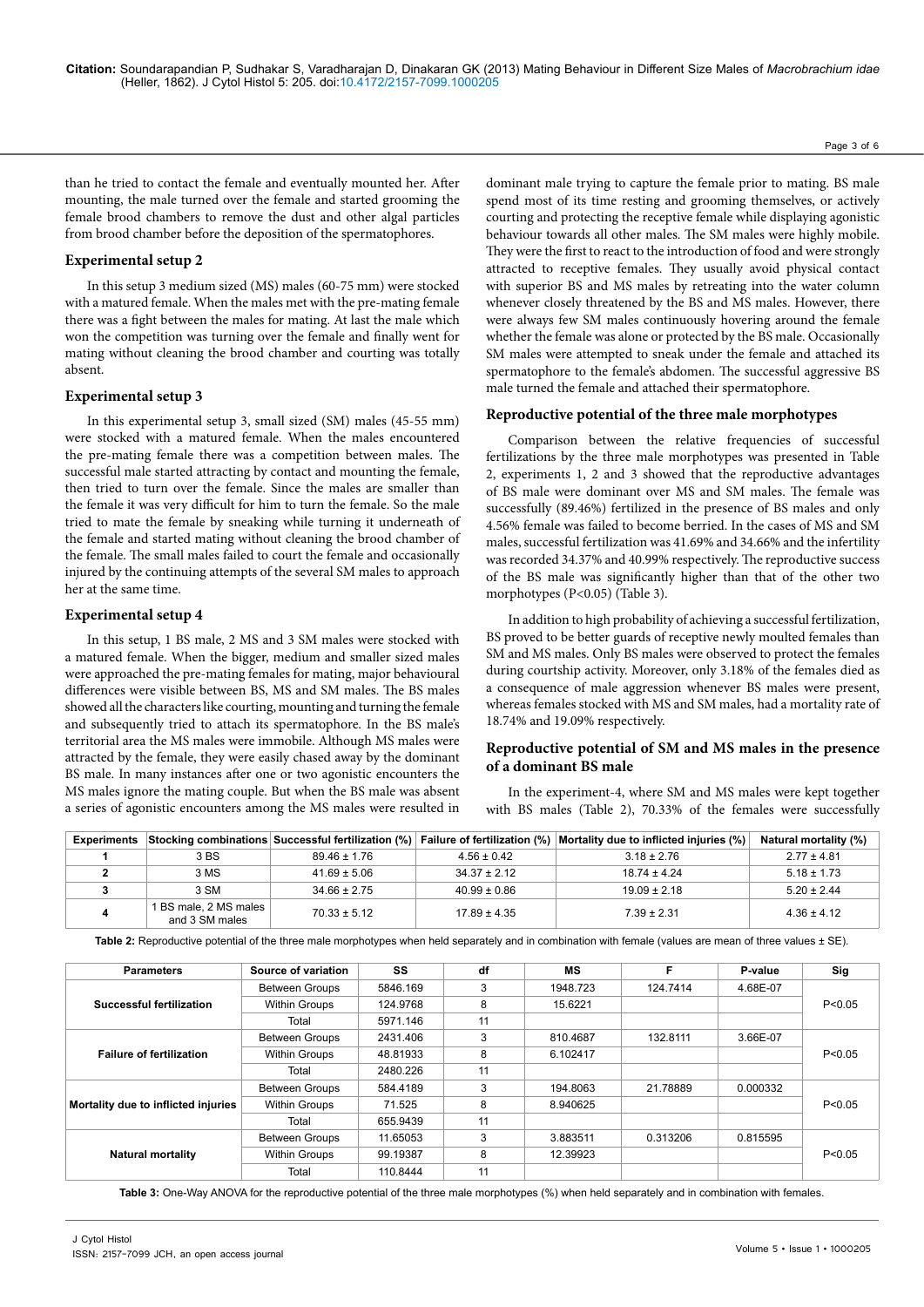Page 4 of 6

fertilized, indicating that females may readily become berried, under these experimental conditions, depending only on the ability of the male morphotypes present to complete successful mating. All reproductive relative behaviour is statistically significant (Table 3).

## **Discussion**

Many scientists worked on alternative mating strategies world over [8-12]. These approaches have focused primarily on behavioural or developmental differences among individuals. Raanan and Sagi [13] described three male morphs representing successive growth stages in freshwater prawn, *M. rosenbergii* [14]. Kuris et al. [15] demonstrated that developmental path among the male morphs in *M. rosenbergii* are determined by feeding schedule and social interactions among individuals. Barki et al. and Kurup et al. suggested that in fact, four morphs are identifiable [16,17] and that dominance hierarchies among the morphs exist, wherein removal of larger individuals induces smaller individuals to grow. However, not all individuals responded equally to this stimulus, as expected if males vary in their responsiveness to social and nutritional cues [15,18]. Other *Macrobrachium* species also appear to exhibit male polymorphism, *M. dayanum*, *M. idae*, *M. malcolmsonii* and *M. scabriculum* reviewed in [15]. In the present study *M. idae* also showed dominance hierarchies among the males as in *M. rosenbergii* [19,20]. The different male morphotypes were defined on the basis of colour and spination of the chela, behaviour and growth characteristics [21,22]. Kuris et al. [15] have summarized operational allometric criteria to recognize the morphotypes and describe the transition between morphotypes. The *M. idella idella* were classified mostly based on the size of the chelate, behaviour, and growth characteristics but not the colour of the chelate legs as in *M. rosenbergii* [23]. In the present study also *M. idae* was classified on the size of the chelate, behaviour and growth characteristics not the colour of the chelate legs.

Mating is initiated only after a female experienced the pre-mating moult. Necessity of pre-mating moult in decapods has been described by several workers. Atema [24] suggested that inter-moult females get rejected by the males, because they lack of proper sex pheromone. Antheunisse et al. [25] observed that the female *Palaemonetes* with ripe ovaries moult into "breeding dress", which is characterized by the presence of extra setae for egg attachment, enlargement of abdominal brood pouch and development of periodic chromatophores etc. Following the moult into "breeding dress", females became attractive and receptive to males. It is inferred that the pre-mating moult is the preparatory step for breeding purposes. In the present study, *M. idae* males were also preferred the permating females and rejected intermoult females. Just like *M. idella idella* [23] the females of *M. idae* also had ripe ovaries and enlarged brood pouch with extra setae for egg attachment.

In the present study the bigger (BS) and smaller (SM) sized males may represent two alternative ways of mating while the medium sized (MS) males may be considered an intermediate developmental stage between these two, with a relatively low mating probability as such, in the presence of a BS male. This notion is supported by the fact that both SM and BS males hardly increase in body size while MS males are characterized by a rapid growth rate [22,26], thus, investing relatively little energy, if any, in reproduction during this stage of development. The BS mating strategy may rely on superiority in threatening display towards the other males, while investing a great deal of energy in developing its weaponry (large, massive claws).

In many crustaceans male's exhibit highly developed fighting

structures (chelae, pereiopods). Males of these species may overtake females and hold them in a firm mating grip making it difficult to detect females have preferences. Despite these difficulties several studies indicate that females are capable of exerting preferences for certain males by exhibiting resistance to the advances of some males. For example, female tanner crabs resisted mating attempts from oneclawed males [27] and female crayfish resisted mating attempts from small males more efficiently than those from larger males [28]. In many species of females offer little resistance to males because it may be costly and dangerous, sometimes even leading to the death of the female [13]. Instead of showing overt choices, females may exert their preferences for certain males in subtle, often cryptic, behaviours that are difficult to observe or quantify. It is for these reasons that female preferences are often little known in crustacean species with coercive male mating behaviour. In the three spot crab *Portunus sanguinolentus,* small male invaded the breeding territories of larger male. Since the larger male had bigger chelate which displayed aggressive interaction with small male and chased away and finally placed himself in the cradle carry position. The female crab avoided the small crab and accepted the bigger crab for its aggressive interaction and eventually successful mating was happened [29]. In all of these populations, extreme sexual dimorphism involving large size and elongated chelae in males suggests that competition for mates is intense [30]. Moreover, relatively long lived individuals appear to obtain information and respond appropriately with respect to their future mating opportunities, to nutritional and social cues during development [15]. Populations of the same species appear to vary in the proportions of individuals exhibiting different male morphologies [31,32]. In the present study the bigger sized males dominated over the other medium (MS) and small sized (SM) males and the females preferred BS males than other two sizes because the bigger sized males court and protect the female by his bigger chelate leg from other males. Whereas the courting behaviour is absolutely absent in medium and small sized males.

Courtship display is an important pre-mating behaviour in carideans. Heckenlively [33] and Ameyaw-Akumfi [34] suggested that courtship reduces aggressive tendencies in the female. Antennal contact by the male with a receptive female appears important in recognizing the sexual receptivity [35]. Hamano [36] suggested that the antennal contact created a mutual understanding between the mating pairs. As in *Palaemonetes pugio* and *P. vulgaris*, the male can recognize a receptive female only after antennal contact with any surface of the female [37]. The recognition mark may be a non diffusible coating of the integument of the female [38]. However, Ling [39] suggested that the ripe female *M. rosenbergii* secretes a substance which attracts male. Gleeson [40] reported the presence of pheromone in the urine of pre and post-pubertal moulted female blue crabs. *Callinectes sapidus* which is elicits courtship behaviour in mature males. Similarly, males of the small shrimp, *Heptacarpus paludicola* respond to matable females from a distance with increased levels of activity such as, walking and swimming [41], the females may emit a water-soluble pheromone which attracts males. The presence of pheromone is not tested in the present study. However, it is clear that antennal contact is unavoidable and such contact elicits an immediate response from the female. Precopulatory mate guarding is widespread among crustaceans [42,43]. The explanation for this tendency in many species is moulting initiates female receptivity and chemical cues present in female urine or present on females themselves prior to this moult allows males to locate, guard and inseminate females as soon as they become receptive. Mate guarding reduces the ability of females to mate more than once, thus a male who guards a female successfully fertilizes all of her ova. If a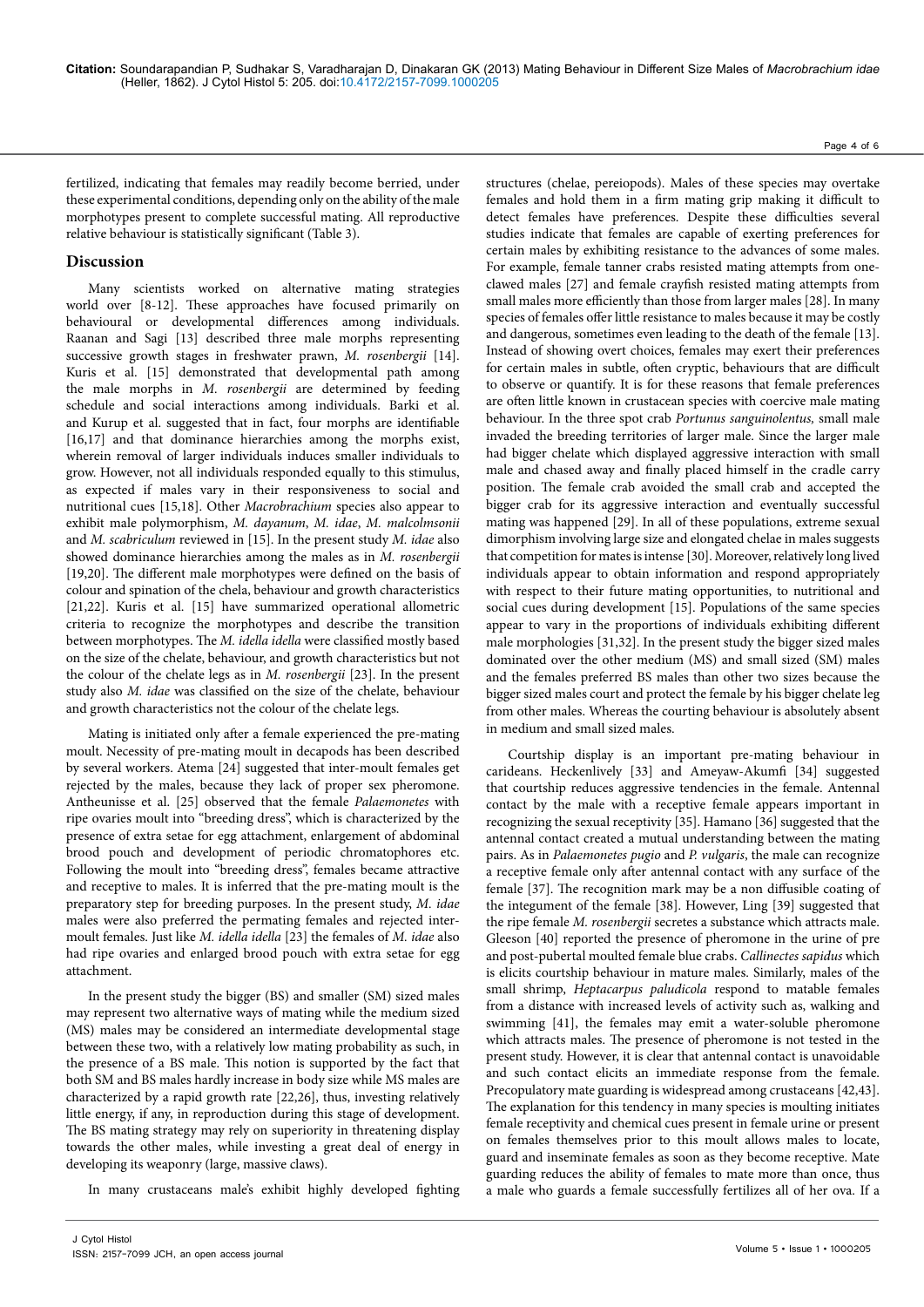male unsuccessfully guards his mate, or if he leaves her in search of other females before her receptivity is complete, the males fertilization success with that female will be eroded due to matings by other males. Sperm competition is reported to be an alternative mating strategy in crustaceans [43-45]. The guarding behaviour is an act of protecting the newly moulted female from aggression by other individuals. In the present study, *M. idae* showed this behaviour before and after mating until the females shell hardened as in *M. idella idella* [23]. Unfortunately Chow et al. [46] did not observe any such behaviour in *M. rosenbergii* whereas, Ling (1969) [39], Ling (1962) [47] reported such behaviour in *M. rosenbergii*, in which the pre-mating moulted female was promptly and tenderly protected by a mature male from the attack of other individuals.

Males in a wide range of crustacean species that engage in mate guarding exhibit flexibility in guarding duration in response to local sex ratios, as well as in their responses to female body size, reproductive condition, parasitemia and resistance to male guarding attempts [43,48]. Variability in guarding duration in response to sex ratio shows a consistent pattern in several pericardia [43]. Such behavioral flexibility is consistent with the hypothesis that mate guarding evolves as an adaptation to prevent multiple mating. Flexibility in mate guarding behaviour is evidently under strong sexual selection because males who guard ineffectively lose fertilizations to other males. Thus, the expression of this behavioural trait is consistent with the predictions of threshold inheritance of behavioral phenotypes [45]. The present study was also evident for the above reasons. Genetically variable characters likely to influence behavioural liability include individual sensitivities to crowding and to circulating hormone levels [49-51]. Other characters likely to influence mating behavior may include heritable sensitivities to pheromone concentrations [52], to the density of mating competitors [53], or to the perception of mating behavior by other individuals [54]. In *M. rosenbergii,* the BC (Blue claw male) males seem to enjoy most of the benefits which contribute to male reproduction success, namely, high attractiveness for females, advantage in agonistic encounters with other males, and high survival (85-100%) probability of fertilized females following mating. The main costs associated with BC mating strategy involve energy expenditure in defending a territory, reduced flexibility to readjust to changing environmental conditions, and the reduced ability to moult and thereby regenerate lost limbs, resulting in a relatively short life span [13]. In the present study the BS males also showed similar behaviour as in BC males of *M. rosenbergii* and BS males of *M idelle idella* [23]*.* The bigger chelate male crab of *P. sanguinolentus* enjoyed all sexual related activities and ultimately succeeded in mating with females [29].

In many species, small males invade the breeding territories of larger males by avoiding direct competition altogether. Once inside breeding territories, these "sneaker" or "satellite" males surreptitiously mate with receptive females, as occurs in isopods (*Paracerceis sculpta*, [55], amphipods (*Microdeutopus gryllotalpa* [56], *Jassa marmorata* [57] and in many decapods, *Macrobrachium* spp [13], sand bubbler crabs, *Scopimera globosa* [58], spider crabs, *Libinia emarginata* [59] and rock shrimp, *Rhynchocinetes typus* [60]. In each of these species, stolen matings appear to yield unconventional males but a tiny fraction of the fertilization success gained by males. That is, satellite males appear to "make the best of a bad job" [11]. In the present study unconventional males took fertilizations away from males whose fertilization success is already disproportionately large; satellite males are more successful at siring offspring than territorial males who secure no mates at all. SM males, on the other hand, were less attractive to females. However, their ability to readjust quickly to changing conditions, together with

the ever-present option to shift to the MS rapid growing phase, and its associated chance of becoming a BS male, may balance the lower probability of fertilizing females while being a SM male (only 34.66% under the present experimental conditions).

In the present study the males mating strategy in *M idae* is dependent primarily on the individual's size ranking within the population. A direct relationship between relative size and mating behaviour was also described in the cases of *M. rosenbergii* [13], dung flies, *Sepsis cynipsea*  [2] and *Scatophaga stercoraria* [61]*.* In the above cases most of the size variation was attributed to environmental causes. Constantz [5] suggested that a highly competitive environment, in which there is a high frequency of large males, may favour small, sneaking males, since territorial males primarily will be occupied with agonistic behaviour that consumes a significant fraction of their time and energy. At an evolutionary stable strategy, the relative proportions of the two male types in the population should be at an equilibrium in which the fitness of both is equal [62]. The signals by which any individual determines its relative position within the size hierarchy, and the mechanisms by which these signals are translated to mating behaviour and to the regulation of growth rate are presently unknown.

#### **References**

- Alcock J, Jones E, Buchmann SL (1977) Male mating strategies in the bee [Centris pallida fox \(Anthrophoridae: Hymenoptera\). Am Nat 111: 145-155.](http://www.jstor.org/discover/10.2307/2459986?uid=3737496&uid=2&uid=4&sid=21103094169117)
- 2. [Ward PI \(1983\) The effect of size on the mating behavior of the dung fly Sepsis](http://www.jstor.org/discover/10.2307/4599610?uid=3737496&uid=2&uid=4&sid=21103094169177)  [cynipsea. Behav Ecol Sociobo 13: 75-80.](http://www.jstor.org/discover/10.2307/4599610?uid=3737496&uid=2&uid=4&sid=21103094169177)
- Collins J, Cramer J, Wechkin S (1967) Nip frequency and dominance in male swordtails and platies. Am Zool 7: 806.
- 4. [Gandolfi G \(1971\) Sexual selection in relation to the social status of males in](http://www.tandfonline.com/doi/abs/10.1080/11250007109436953#.UqX3PtKmjNI)  [Poecilia reticulate \(Teleostei: Poecilidae\). Boll Zool 38: 35-48.](http://www.tandfonline.com/doi/abs/10.1080/11250007109436953#.UqX3PtKmjNI)
- 5. [Constantz DG \(1975\) Behavioral ecology of mating in the male gila topminow,](http://www.jstor.org/discover/10.2307/1936307?uid=3738256&uid=2&uid=4&sid=21103094169177)  [Poeciliopsis occidentalis \(Cyprinodontiformes: Poecilidae\). Ecol 56: 966-973.](http://www.jstor.org/discover/10.2307/1936307?uid=3738256&uid=2&uid=4&sid=21103094169177)
- 6. [Dominey JW \(1980\) Female mimicry in male bluegill sunfish- a genetic](http://www.nature.com/nature/journal/v284/n5756/abs/284546a0.html)  [polymorphism. Nat 284: 546-548.](http://www.nature.com/nature/journal/v284/n5756/abs/284546a0.html)
- 7. Sagi A, Raanan Z (1985) Rapid identification of reproductive state and the receptive period of females in pond populations of Macrobrachium rosenbergii - a new technique. Aquacult 48: 361-367.
- 8. [Gadgil M \(1972\) Male dimorphism as a consequence of sexual selection.](http://www.jstor.org/discover/10.2307/2459720?uid=3738256&uid=2&uid=4&sid=21103094169177)  [American Nat 106: 474-580.](http://www.jstor.org/discover/10.2307/2459720?uid=3738256&uid=2&uid=4&sid=21103094169177)
- 9. [Gross MR \(1985\) Disruptive selection for alternative life histories in salmon.](http://labs.eeb.utoronto.ca/gross/Gross1985.pdf)  [Nat 313: 47-48.](http://labs.eeb.utoronto.ca/gross/Gross1985.pdf)
- 10. [Lucas JR, Howard RD \(1995\) On alternative reproductive tactics in anurans:](http://www.jstor.org/discover/10.2307/2463113?uid=3737496&uid=2&uid=4&sid=21103094169177)  [dynamic games with density and frequency dependence. American Nat 146:](http://www.jstor.org/discover/10.2307/2463113?uid=3737496&uid=2&uid=4&sid=21103094169177)  [365-397.](http://www.jstor.org/discover/10.2307/2463113?uid=3737496&uid=2&uid=4&sid=21103094169177)
- 11. [Gross MR \(1996\) Alternative reproductive strategies and tactics: diversity](http://www.ncbi.nlm.nih.gov/pubmed/21237769)  [within sexes. Trends Ecol Evol 11: 92-98.](http://www.ncbi.nlm.nih.gov/pubmed/21237769)
- 12. Gross MR, Repka J (1998) Game theory and inheritance of the conditional strategy. Oxford University Press, Oxford, UK.
- 13. Raanan Z, Sagi A (1985) Alternative mating strategies in male morphotypes of the freshwater prawn Machrobrachium rosenbergii (DeMan). Biol Bull 169: 592-601.
- 14. [Nagamine C, Knight AW, Maggenti A, Paxman G \(1980\) Effects of](http://www.ncbi.nlm.nih.gov/pubmed/7409450)  [androgenic gland ablation on male primary and secondary sexual](http://www.ncbi.nlm.nih.gov/pubmed/7409450)  [characteristics in the Malaysian prawn, Macrobrachium rosenbergii \(De Man\)](http://www.ncbi.nlm.nih.gov/pubmed/7409450)  [\(Decapoda, Palaemonidae\), with first evidence of induced feminization in a](http://www.ncbi.nlm.nih.gov/pubmed/7409450)  [nonhermaphroditic decapod. Gen Comp Endocrinol 41: 423-441.](http://www.ncbi.nlm.nih.gov/pubmed/7409450)
- 15. [Kuris AM, Raanan Z, Sagi A, Cohen D \(1987\) Morphotypic differentiation of](http://www.jstor.org/discover/10.2307/1548603?uid=3737496&uid=2&uid=4&sid=21103094169177)  [male Malaysian Giant prawns, Macrobrachium rosenbergii. J Crust Biol 7: 219-](http://www.jstor.org/discover/10.2307/1548603?uid=3737496&uid=2&uid=4&sid=21103094169177) [237.](http://www.jstor.org/discover/10.2307/1548603?uid=3737496&uid=2&uid=4&sid=21103094169177)
- 16. [Barki A, Karplus I, Goren M \(1992\) Effects of size and morphotype on dominance](http://www.sciencedirect.com/science/article/pii/000334729290064G)  [hierarchies and resource competition in the freshwater prawn Macrobrachium](http://www.sciencedirect.com/science/article/pii/000334729290064G)  [rosenbergii. Anim Behav 44: 547-555.](http://www.sciencedirect.com/science/article/pii/000334729290064G)